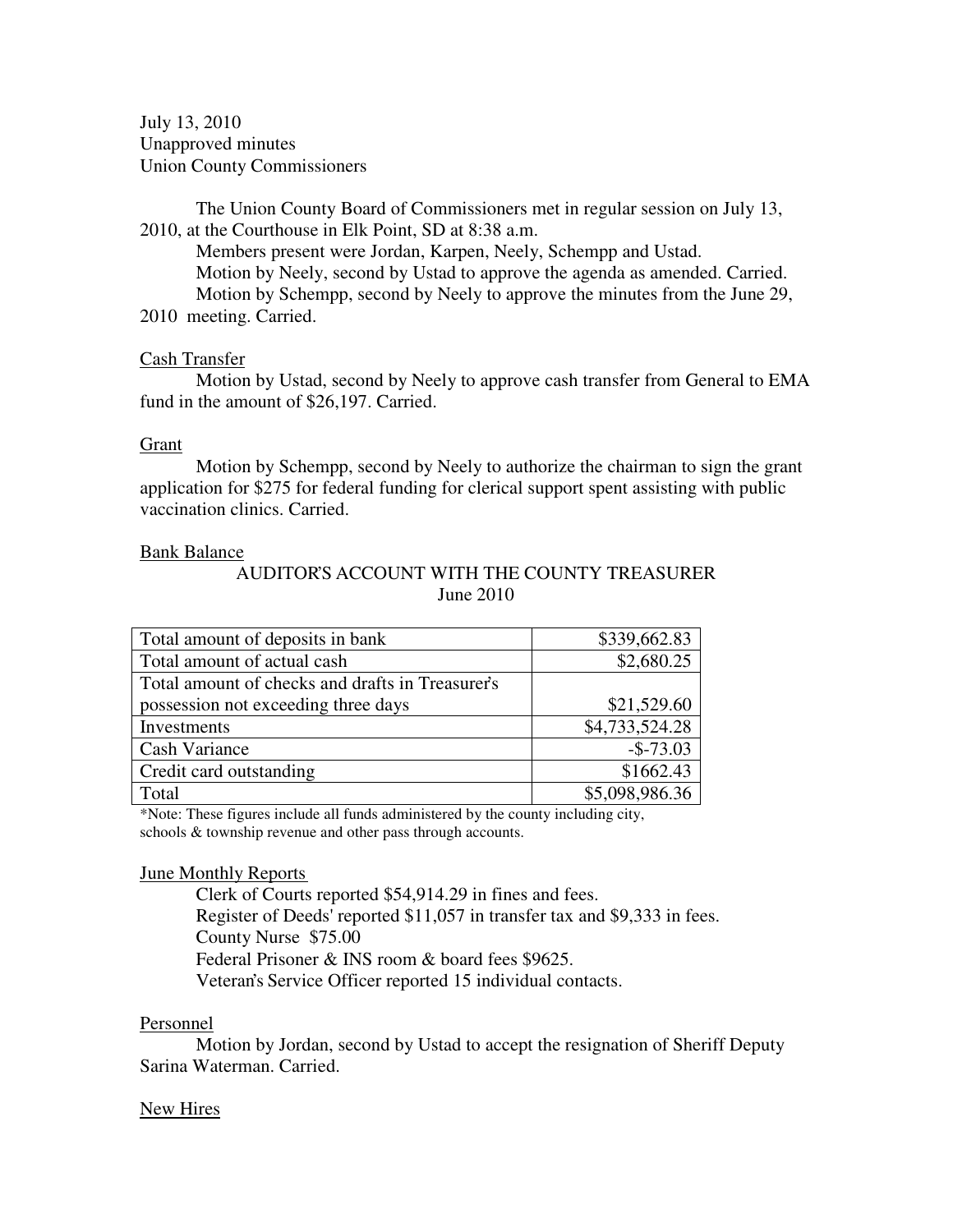Motion by Jordan to approve the hiring of T. J. Moore as a part-time deputy  $\omega$ \$14.38 per hour effective June 30, 2010. Carried. Motion by Ustad, second by Neely to approve the hiring of Jared Limoges as temporary custodian @ \$10.50 per hour effective July 1, 2010. Carried.

### Fuel Quote

 Motion by Schempp, second by Neely to approve the fuel quote from SE Farmer's Elevator Coop for 7,200 gallons of #2 Diesel delivered to the Elk Point Shop @2.3372. Carried.

#### NACo Prescription Card

 Motion by Jordan, second by Schempp to enroll Union County and implement the NACo prescription card. Carried.

#### Juvenile Detention Center

Commissioner Ustad reported on JDC meeting he attended.

# WIC

Grace Freeman met with the board to discuss WIC updates.

#### Recess

Chairman declared a recess at 9:57 for five minutes.

### Highway /EMA

 PWA Roggow met with the board. Motion by Ustad, second by Neely to authorize the chairman to sign a quit claim deed for the Nylen Tract 1 of Lot H1 in the Cameron Tract 1 in the SE1/4 SW1/4 of Section 5, T89N, R48W of the  $5<sup>th</sup>$  PM. Carried.

#### Opt Out

 Discussion took place on the property tax opt out. Board asked Julie Madden to discuss what she heard from the public at the four meetings that were held in the past two weeks. Most comments were that the board should opt out for more than \$350,000.

 Motion by Jordan, second by Neely to opt out for \$500,000 for ten years. Discussion took place. 1 aye, 4 nay. Vote failed.

 Motion by Schempp, second by Neely to opt out for \$500,000 for seven years. Discussion took place on whether to include wording in the resolution for county road maintenance use. 1 aye (Jordan), 4 nay. Vote failed.

 Motion by Jordan to opt out for \$500,000 for seven years, starting in 2010 payable 2011 using the state's version of the resolution. Motion died for lack of a second.

Motion by Schempp, second by Ustad to approve the following resolution:

NOTICE OF PROPERTY TAX INCREASE OF \$500,000

# RESOLUTION FOR OPT OUT #UCC 2010-004

THE GOVERNING BOARD OF Union County do state that the above said board is unable to operate under the tax limitation measure currently in statute. We therefore OPT OUT of such tax limitation in the amount of \$500,000 starting with calendar year 2010 taxes payable in the calendar year 2011. This opt out will be for seven years, which will be through taxes payable in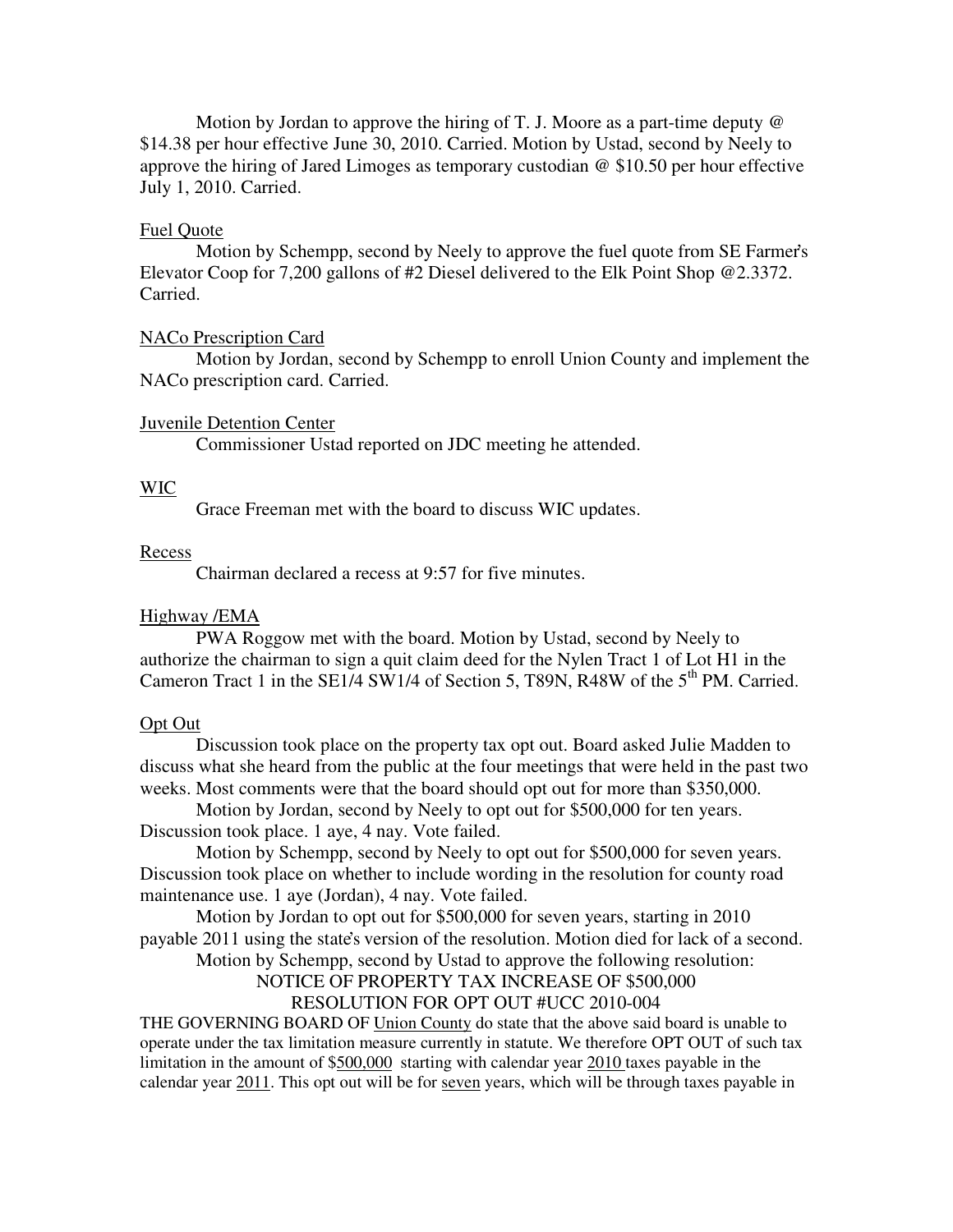the calendar year 2017. This action has been taken by the board and approved by at least a twothirds vote of the board. This opt-out will be used for maintenance of county roads. This decision may be referred to a vote of the people upon a petition signed by at least five percent of the registered voters in the district and filed with the governing body within twenty days of the first publication of this decision.

Unless this action is referred to a vote of the people and reversed by such vote, this resolution authorizes the county auditor to spread an excess levy to raise tax dollars in the above stated amount.

Vote: 4 aye, 1 nay (Jordan). Carried.

Motion by Neely, second by Ustad to approve the following resolution:

# NOTICE OF PROPERTY TAX INCREASE OF \$10,000 RESOLUTION FOR OPT OUT #UCC 2010-005

THE GOVERNING BOARD OF Richland Township do state that the above said board is unable to operate under the tax limitation measure currently in statute. We therefore OPT OUT of such tax limitation in the amount of  $$10,000$  starting with calendar year 2010 taxes payable in the calendar year 2011. This opt out will be for seven years, which will be through taxes payable in the calendar year 2017. This action has been taken by the board and approved by at least a twothirds vote of the board. This opt-out will be used for maintenance and materials for Richland Township roads.

This decision may be referred to a vote of the people upon a petition signed by at least five percent of the registered voters in the district and filed with the governing body within twenty days of the first publication of this decision.

Unless this action is referred to a vote of the people and reversed by such vote, this resolution authorizes the county auditor to spread an excess levy to raise tax dollars in the above stated amount.

Vote 5 aye. Motion carried.

#### Recess

Chairman declared a recess from 11:10 to 11:20. Carried.

## Budget

Board discussed 2011 budget requests.

## Claims

 Motion by Jordan, second by Ustad to approve the following claims. Carried. The following claims have been audited, approved and warrants drawn on the same: Bi-Weekly payroll for 7-16-10: Highway \$19,981.57; Sheriff \$31,350.50; State's Attorney \$1,447.41; Public Building \$555.00; Extension \$641.25; Nurse \$159.75; WIC \$255.60; Register of Deeds \$692.72; Weed \$4,910.71; Coroner \$58.00; Treasurer \$83.70; Assessor \$325.50. Alcester Union (Public Info) \$512.43; Alliance Communication (Phone) \$514.63; Am San (Supplies) \$860.59; Architectural Roofing (Repair) \$336.74; Artic Ice (Ice) \$20.00; Barnes Distribution (Supplies) \$105.40; Beresford City (Reg Fee) \$150.00; Bierschbach Equipment (Supplies) \$102.05; Brevik Law Office (MI Hearing) \$151.78; Brian L Wells (Maint) \$360.00; Campbell Grading (Repairs/Excise Tax) \$765.31; Campbell Supply (Supplies) \$407.70; Cathy Rehfuss (MI Hearing) \$15.00; Chesterman Co (Water) \$80.50; City Of Alcester (Utilities) \$50.98; Community Health Clinic (Care) \$769.60; Continental Research Corp (Supplies) \$549.00; Council Sexual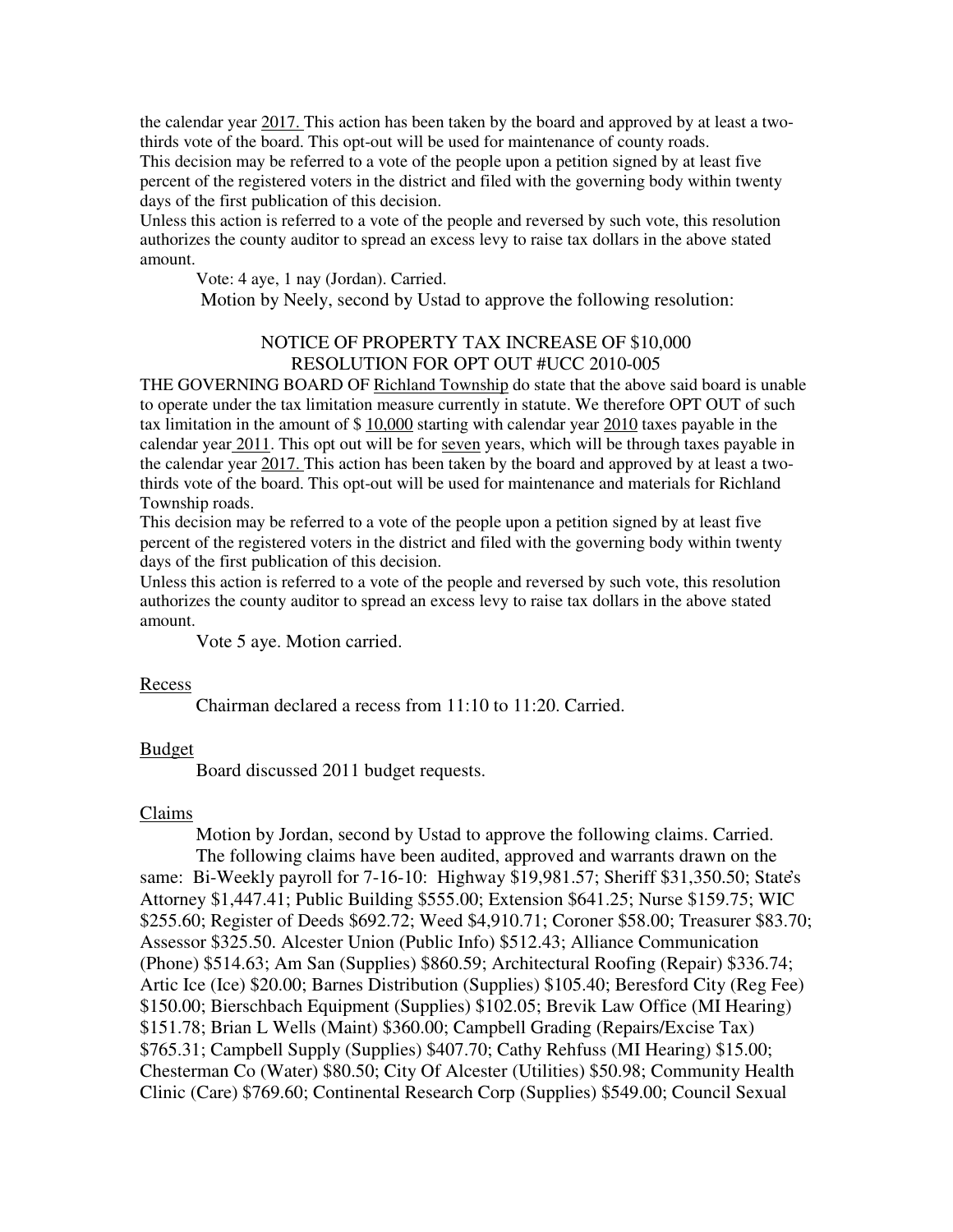Assault (Allotment) \$5,000.00; Country Estates Truck Repair (Maint) \$361.99; D-P Tools Inc (Supplies) \$33.64; Dakota Dunes North Sioux City Times (AD) \$689.05; Dakotabilities (Care) \$360.00; David Bergendahl (Transcripts) \$155.40; David Swanson (Travel) \$2.50; Dawn Steckelberg (Per Diem) \$57.00; Dennis Henze (Per Diem) \$374.07; Diamond Mowers Inc (Repair/Supplies) \$1,241.66; Donna K Dietrich (MI Hearing) \$96.81; Dorothy Kistner (Per Diem) \$57.00; Dr Jim Slattery (Care) \$75.00; Election Systems & Software (Supplies) \$1,244.65; Fox & Ravnsborg Law Office (MI Hearing) \$131.00; Gary E Mikelson (MI Hearing) \$41.00; Gary's Tree Service Inc (Services) \$325.00; Guarantee Oil Co (Supplies) \$314.53; Hawarden Independent (Public Info) \$39.00; Hickory Tech (Phone) \$122.70; Hydraulic Sales (Repairs) \$410.00; Inland Truck Parts (Repairs) \$619.25; Jacks Uniform & Equip (Supplies) \$73.85; James Johnson (Subpoena) \$68.10; Jebro Inc (Repairs) \$140.00; Jensen Insurance Agency (Insurance) \$63,823.00; Jones Food Center (Supplies) \$80.31; Karen Swanda (MI Hearing) \$15.00; Kari Van Buskirk (Per Diem) \$21.00; Knology (Internet) \$203.26; Lawson Products Inc (Supplies) \$580.20; Leader Courier (Ad) \$729.99; Lennox School District (Rent) \$25.00; Limoges Service & Repairs (Repairs) \$3,677.18; Maintenance Engineering (Supplies) \$784.17; Mary Anne Meyer CSR RDR (Transcripts) \$91.20; Michael McGill (MI Board) \$291.92; Microfilm Imaging System (Supplies) \$526.85; Mid Country Machinery Inc (Repairs) \$28.77; MidAmerican Energy Co (Utilities) \$125.25; Midwest Ready Mix (Dirt) \$165.04; Midwest Wheel Companies (Repairs) \$35.60; Mikel White (Juror Fee) \$61.10; Nick Giorglades (Subpoena) \$20.00; Nygren's True Value (Supplies) \$23.77; Office Depot (Supplies) \$103.35; Office Elements (Maint) \$73.01; Ollies Drive Inn (Meals For Jail) \$7,084.00; Pedersen Machine (Repairs) \$699.50; Perkins Office Solutions (Supplies) \$481.79; Pete's Produce (Supplies/Repairs) \$77.29; Pioneer Drug (Supplies) \$1,330.98; Pomp's Tire Service Inc (Supplies) \$807.84; Powerplan (Repairs) \$2,631.83; Quill Corporation (Supplies) \$269.68; Qwest (Phone) \$1,249.41; Ramada Mall Of America (Travel) \$719.94; Rasmussen Motor (Repair) \$210.01; Ray Cota (Interpreter) \$50.00; Rubida Insurance (Notary) \$160.00; Sam's Club (Supplies) \$179.38; Sara Nelson (Travel) \$21.00; SD Dept Of Labor (Unemployment) \$327.00; SD Dept Transportation (20% Share) \$729.58; SDAAO (Travel) \$750.00; Sean Burns (Subpoena) \$77.72; Servall Towel & Linen (Towel Svc) \$66.56; Shannon Baker (Subpoena) \$133.24; Sheriff Of Woodbury County (Return) \$64.26; Sioux City Foundry (Supplies) \$97.56; Sioux Falls Two-Way Radio (Repairs) \$565.99; Sioux Laundry Inc (Wash For Jail) \$423.00; Southeast Farmers Elevator (Repairs/Supplies) \$18,082.89; State Bank Of Alcester (Payment) \$3,931.78; State Of South Dakota (Phone) \$434.86; State Treasurer (Sales Tax/State Remit) \$259,095.03; Sturdevant's Auto Parts Repair/Supplies) \$837.72; Teresa Haneklaus (Subpoena) \$42.94; The Akron Hometowner (Public Info) \$36.00; Thermo King Christensen (Repairs) \$1,682.76; Total Stop Food Store (Supplies) \$5.00; Town And Country Tire & Svcs (Repair) \$39.00; Verizon Wireless (Utilities) \$384.79; Vermillion/Clay County Landfill (Landfill Chg) \$49.50; Vs/Adrdl South Dakota State (Cattle) \$396.92; William Straton (Subpoena) \$65.88; Jurors (Juror Fee) \$510.26. Adjournment

 Motion by Jordan, second by Ustad at 12:05 p.m. to adjourn until July 27, 2010. Carried.